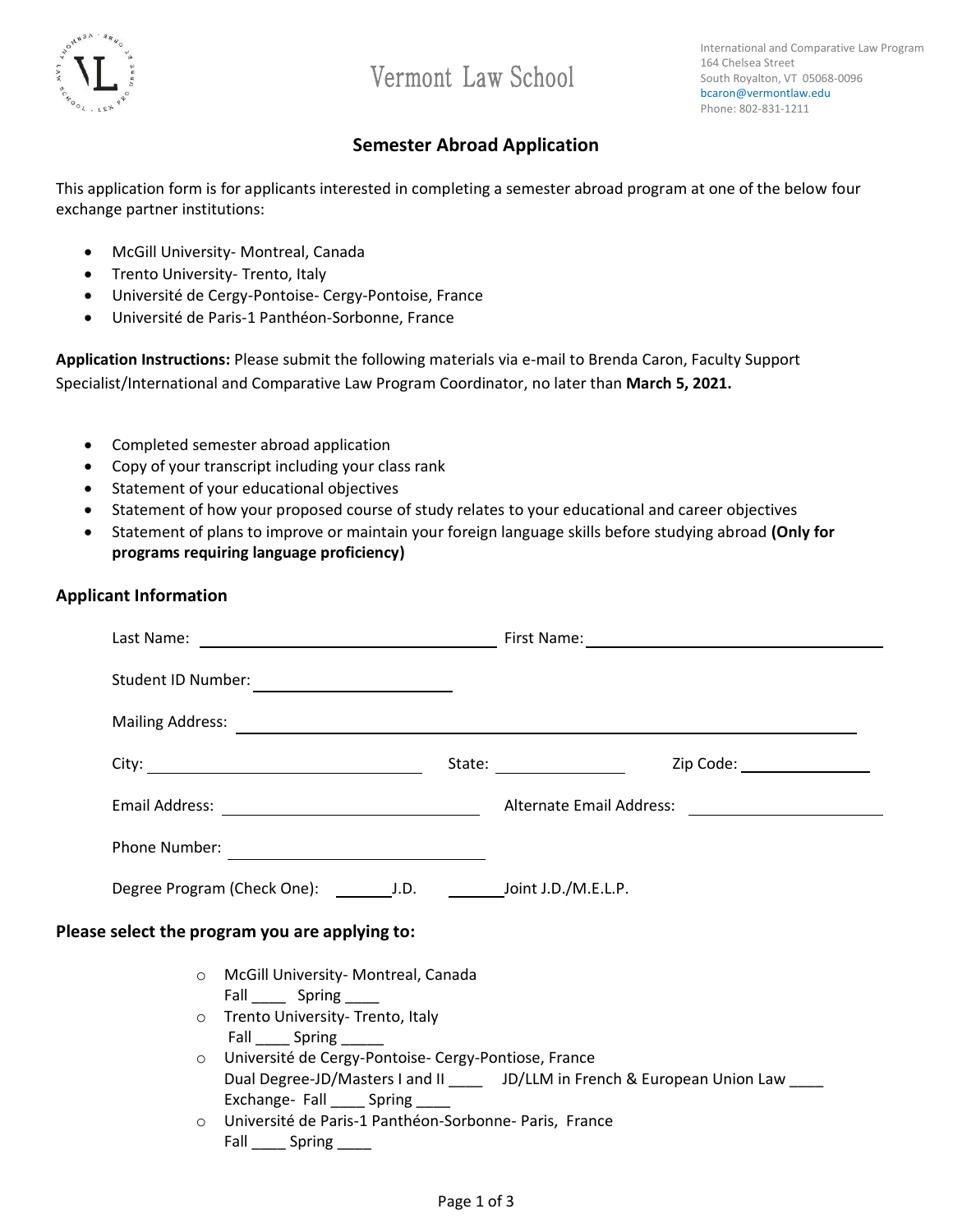

### **Class Rank Information:**

All applicants must submit class rank information at the time of application. If you are not in the top half of your class, you are probably not eligible for the semester abroad programs as presently structured. First year students who are very close to the top half of their class at the time of application may have their second semester grades taken into consideration. In order to remain eligible for semester abroad programs, you must maintain the required class rank from the time of application to the time of matriculation at the partner institution.

Class Rank: out of in the total class.

(This information can be obtained from the Registrar's Office)

#### **Additional Application Questions:**

1. Have you participated in any prior foreign study or work before enrolling in law school?

If yes, please explain.

2. Have you participated in any prior foreign study or work since enrolling in law school?

Yes No

Yes No

|  |  | If yes, please explain. |
|--|--|-------------------------|
|--|--|-------------------------|

- 3. **Language Proficiency** (applicants for Cergy dual degree, exchange with Paris 1, and University of Trento exchange who plan to take one or more courses in Italian and/or German must respond)
	- a. Language required for program:

|    | French   | Spanish | <b>Italian</b>                                     | German |
|----|----------|---------|----------------------------------------------------|--------|
| b. |          |         | What is your level of competency in that language? |        |
|    | Reading: | Fair    | Good                                               | Fluent |
|    | Writing: | Fair    | Good                                               | Fluent |
|    | Speaking | Fair    | Good                                               | Fluent |